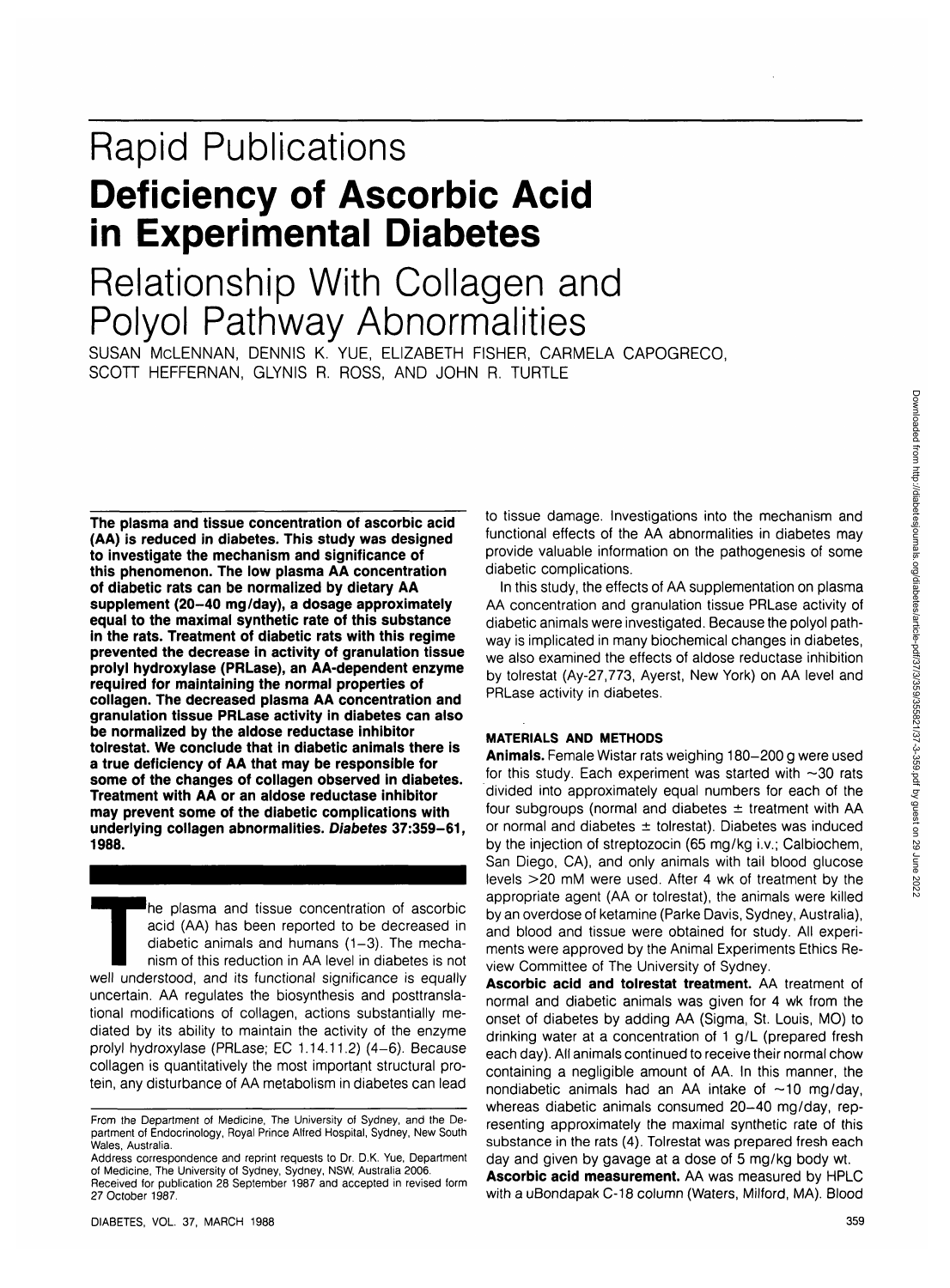was obtained from rats by cardiac puncture after death by an overdose of ketamine (200 mg/kg). It was immediately centrifuged, the plasma was deproteinized by the addition of 20% trichloroacetic acid to a final concentration of 5% and centrifuged again, and the supernatant was stored at -80°C and used for AA assay within 2 wk. Control experiments showed <2% degradation of AA collected in this manner. AA was monitored by absorbance at 254 nm. Its concentration was measured by the area under the peak and read against a standard of AA prepared fresh each day from a stock solution.

**Measurement of granulation tissue PRLase activity.** Granulation tissue was obtained from normal and diabetic animals by a technique described by us previously (7). Three days after injection of streptozocin, animals were anesthetized (100 mg/kg i.p. ketamine) and two steel-mesh cylinders  $(4 \times 1 \text{ cm})$  were implanted subcutaneously in the back of each rat. Infection was prevented by weekly intramuscular injections of penicillin, and granulation tissue was recovered from the cylinders at death 4 wk later. The activity of granulation tissue PRLase was measured according to the method of Peterkofsky and DiBlasio (8). Briefly, the collagen substrate was prepared by incubating frontal bones of 16-day-old chick embryos with L-[3,4-<sup>3</sup>H]proline. PRLase was extracted from granulation tissue by homogenization in Tris-HCI buffer (0.05 M, pH 7.6). The assay was carried out by incubating 60  $\mu$ l of the enzyme extract and 10-25  $\mu$ l of  $\frac{1}{2}$  collagen substrate ( $\approx$ 5  $\times$  10<sup>7</sup> dpm/ml). The activity of PRLase was quantitated by measuring the  ${}^{3}H_{2}O$  released from the substrate and separated by Dowex AG-50XW ion-exchange chromatography (Bio-Rad, Richmond, CA). The validity of the assay was confirmed by showing proportionality of enzyme activity to protein concentration and appropriate stimulation and inhibition by ascorbate,  $\alpha$ -ketoglutarate, catalase, Fe<sub>2</sub>SO<sub>4</sub> and  $\alpha, \alpha'$ -dipyridyl. All samples from each experiment were studied in the same assay to eliminate interassay variation due to changes in the specific activity of the substrate.

**Statistical methods.** Results were analyzed by analysis of variance with post hoc comparison via Duncan's multiplerange test. Results are expressed as means  $\pm$  SD.

#### **RESULTS**

Results of plasma AA concentration studies in normal and diabetic rats are shown in Fig. 1. The plasma level of AA



**FIG. 1. Plasma ascorbic acid (AA) in normal and diabetic rats treated with AA. \*P < .05, different from other groups.**



**FIG. 2. Granulation tissue prolyl hydroxylase (PRLase) activity in normal and diabetic rats treated with ascorbic acid (AA). \*P < .05, different from other groups.**

was reduced by 29% in the diabetic animals and normalized by AA treatment. AA treatment had no effect on the severity of diabetes assessed by blood glucose levels or the degree of weight loss.

Results of the granulation tissue PRLase activity in normal and diabetic rats are shown in Fig. 2. There was a significant reduction (15%) in the activity of PRLase in diabetes that was normalized by AA treatment.

The results of tolrestat treatment on plasma AA concentration and granulation tissue PRLase activity are shown in Fig. 3. Treatment with this agent normalized both plasma AA level and PRLase activity.



**FIG. 3. Plasma ascorbic acid and prolyl hydroxylase (PRLase) activity in normal and diabetic rats treated with tolrestat. \*P < .05, different from other groups.**